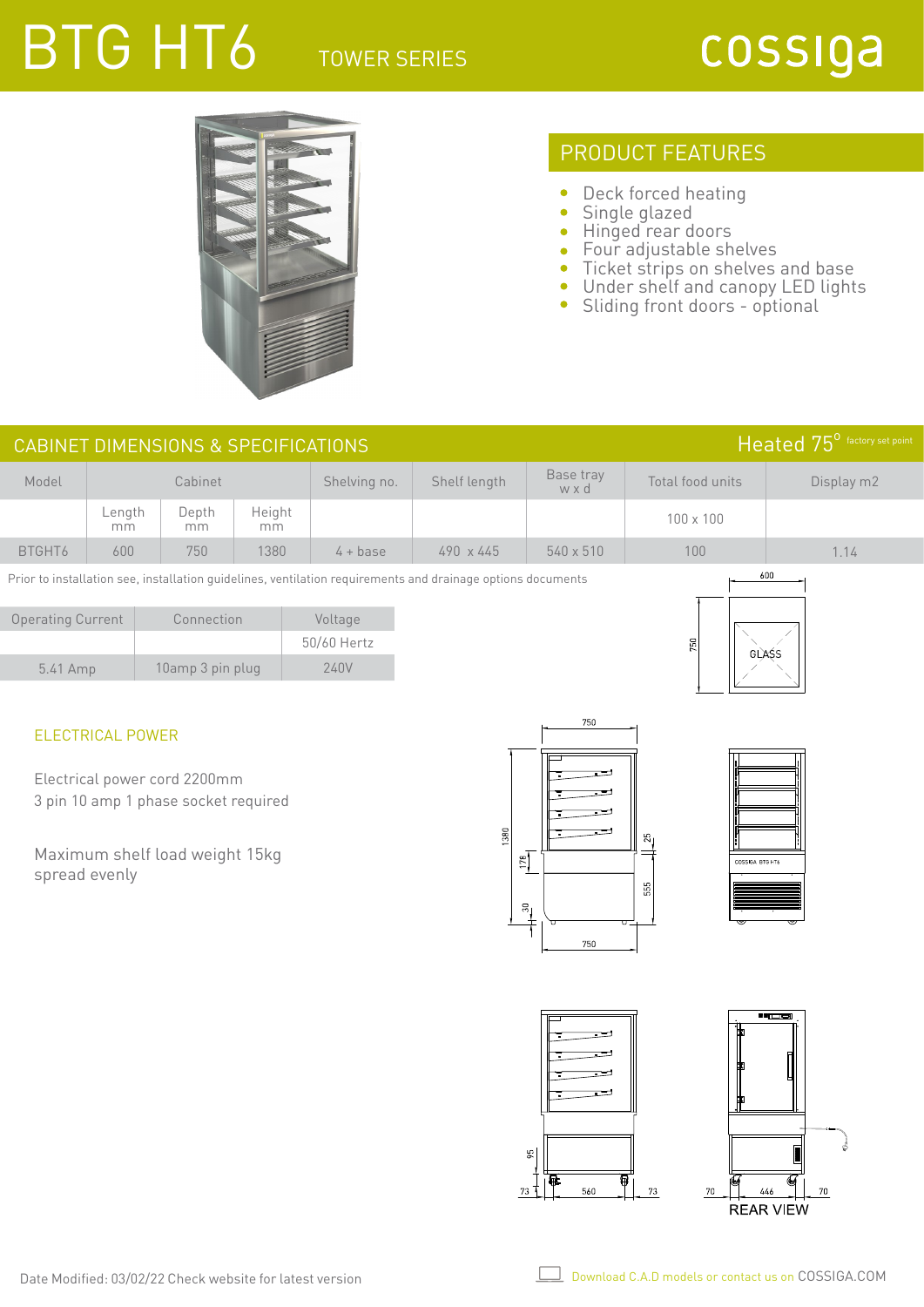## TOWER SERIES BTG HT9



### PRODUCT FEATURES

- $\bullet$ Deck forced heating
- $\bullet$ Single glazed
- $\bullet$ Sliding rear doors
- Four adjustable shelves  $\bullet$
- Ticket strips on shelves and base  $\bullet$
- $\bullet$ Under shelf and canopy LED lights
- $\bullet$ Sliding front doors - optional

| Heated 75 <sup>°</sup> factory set point<br>CABINET DIMENSIONS & SPECIFICATIONS |                 |             |              |              |                  |                  |                  |            |
|---------------------------------------------------------------------------------|-----------------|-------------|--------------|--------------|------------------|------------------|------------------|------------|
| Model                                                                           | Cabinet         |             |              | Shelving no. | Shelf length     | Base tray<br>wxd | Total food units | Display m2 |
|                                                                                 | $L$ ength<br>mm | Depth<br>mm | Height<br>mm |              |                  |                  | $100 \times 100$ |            |
| BTGHT9                                                                          | 900             | 750         | 1380         | $4 + base$   | $790 \times 445$ | 840 x 510        | 168              | .83        |

Prior to installation see, installation guidelines, ventilation requirements and drainage options documents

| <b>Operating Current</b> | Connection       | Voltage     |  |
|--------------------------|------------------|-------------|--|
|                          |                  | 50/60 Hertz |  |
| $7.45$ Amp               | 10amp 3 pin plug | 240V        |  |



#### ELECTRICAL POWER

Electrical power cord 2200mm 3 pin 10 amp 1 phase socket required

Maximum shelf load weight 15kg spread evenly







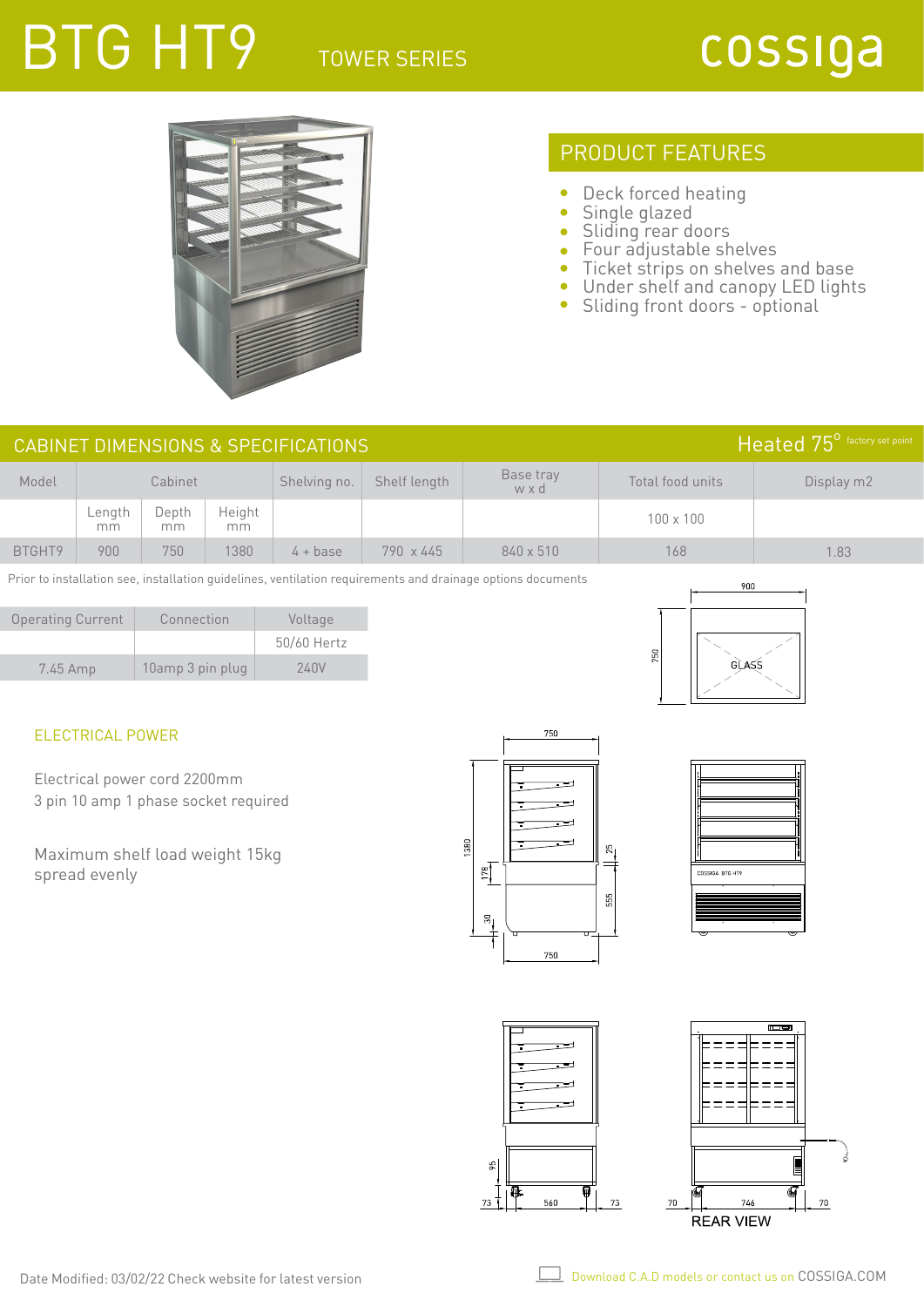## BTG HT12 TOWER SERIES



## PRODUCT FEATURES

- Deck forced heating  $\bullet$
- $\bullet$ Single glazed
- Sliding rear doors
- Four adjustable shelves
- Ticket strips on shelves and base  $\bullet$
- Under shelf and canopy LED lights  $\bullet$
- $\bullet$ Sliding front doors - optional

| Heated 75 <sup>°</sup> factory set point<br>CABINET DIMENSIONS & SPECIFICATIONS |              |             |              |              |              |                   |                  |            |
|---------------------------------------------------------------------------------|--------------|-------------|--------------|--------------|--------------|-------------------|------------------|------------|
| Model                                                                           | Cabinet      |             |              | Shelving no. | Shelf length | Base tray<br>wxd  | Total food units | Display m2 |
|                                                                                 | ∟ength<br>mm | Depth<br>mm | Height<br>mm |              |              |                   | $100 \times 100$ |            |
| BTGHT12                                                                         | 200          | 750         | 1380         | $4 + base$   | 1095 x 445   | $1140 \times 510$ | 255              | 2.52       |

Prior to installation see, installation guidelines, ventilation requirements and drainage options documents

| <b>Operating Current</b> | Connection       | Voltage     |  |
|--------------------------|------------------|-------------|--|
|                          |                  | 50/60 Hertz |  |
| $9.56$ Amp               | 10amp 3 pin plug | 240V        |  |



### ELECTRICAL POWER

Electrical power cord 2200mm 3 pin 10 amp 1 phase socket required

Maximum shelf load weight 15kg spread evenly



ξŚ,

73